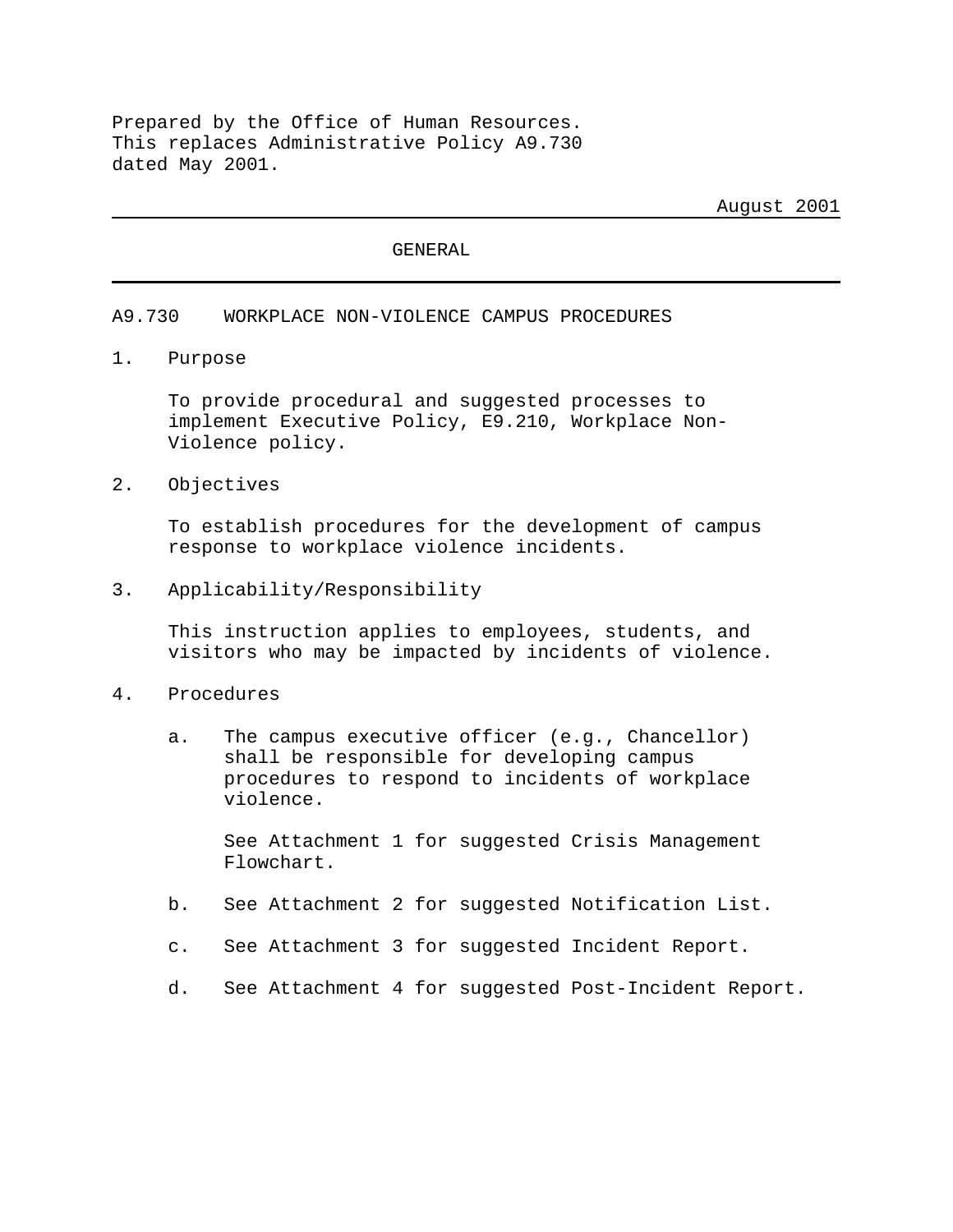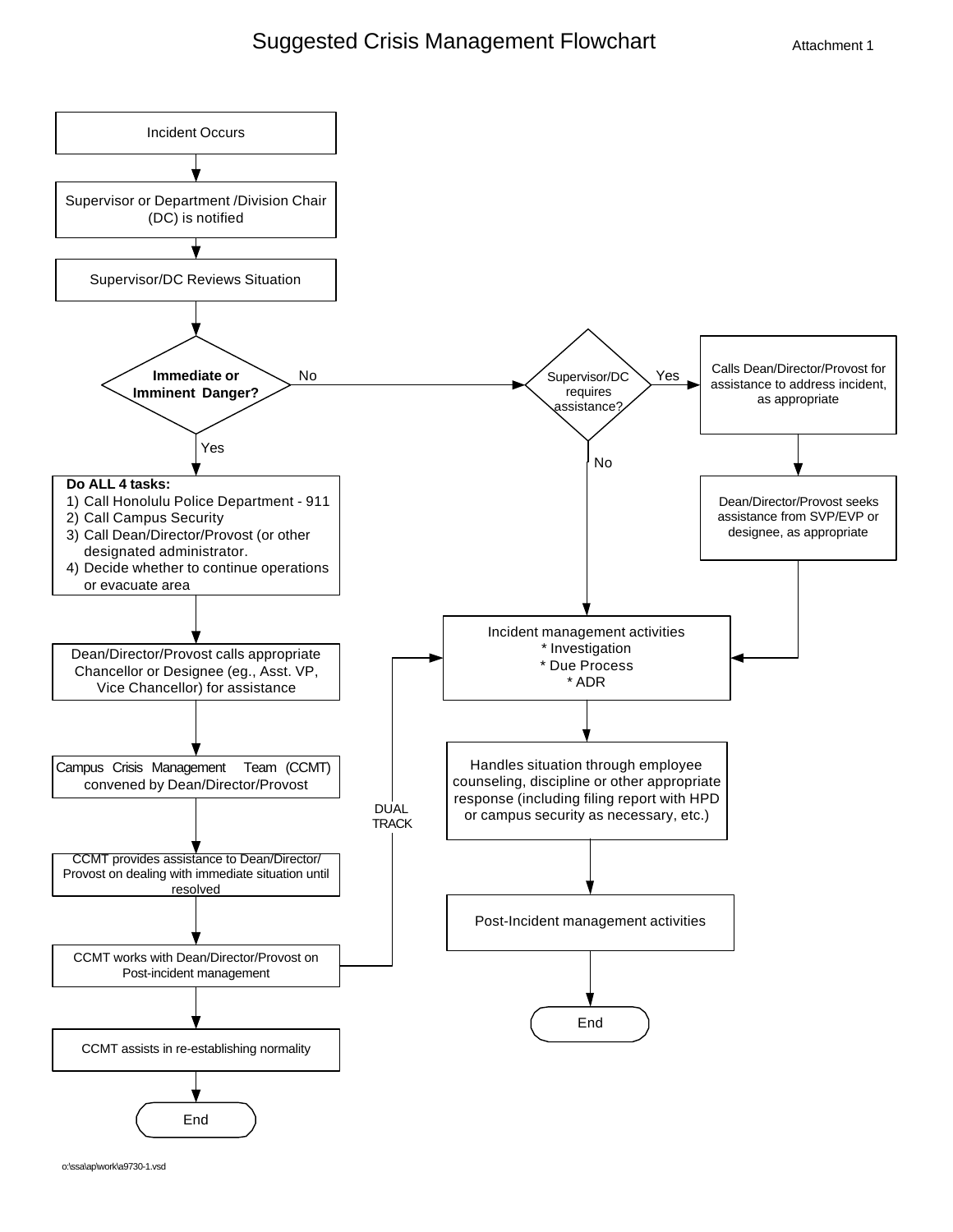### Suggested Campus Crisis Management Team (CCMT) University of Hawai'i

## A. Campus Crisis Management Team

|                                                               | Office<br>Phone | Home<br>Phone | Cellular<br>Phone | Pager | Role                                                                                                                                                                                                                                                                                                                                            |
|---------------------------------------------------------------|-----------------|---------------|-------------------|-------|-------------------------------------------------------------------------------------------------------------------------------------------------------------------------------------------------------------------------------------------------------------------------------------------------------------------------------------------------|
| 1. Administrative Lead: Chancellor or Designee                |                 |               |                   |       | Serve as chair of the CCMT and senior on-site<br>manager                                                                                                                                                                                                                                                                                        |
| 2. Lead Security: Campus Security Captain                     |                 |               |                   |       | Provide assistance with physical security issues and<br>may be called upon to provide assistance to<br>students, faculty, staff and visitors. Coordinate<br>efforts with the police. Campus Security plays a<br>major role in bringing the incident under control.                                                                              |
| 3. Human Resources: Campus/College Human Resources<br>Officer |                 |               |                   |       | Assist in dealing with complaints of workplace<br>violence alleged to be perpetrated by employees.<br>Advise in the administrative investigation and<br>disciplinary action, as appropriate, and assist in<br>dealing with industrial injury claims.                                                                                            |
| 4. Public Affairs                                             |                 |               |                   |       | Provide direction on media relations both within and<br>outside the University. Manage press releases and<br>coordinates on behalf of the University information<br>provided to the newspaper, television, etc.                                                                                                                                 |
| 5. Legal Affairs                                              |                 |               |                   |       | Provide legal advice to the Senior executive in<br>managing the incident, including coordination with<br>the Prosecutor's Office, Attorney General's Office,<br>etc. Represent the University in any related legal<br>action.                                                                                                                   |
| 6. Student Affairs                                            |                 |               |                   |       | Provide perspective and information in situations<br>where students are involved or students may be<br>impacted as perpetrators, victims or witnesses. As<br>necessary, provide student records to appropriate<br>authorized individuals. Serve as contact for Student<br>Health Services to provide emergency assistance to<br>the University. |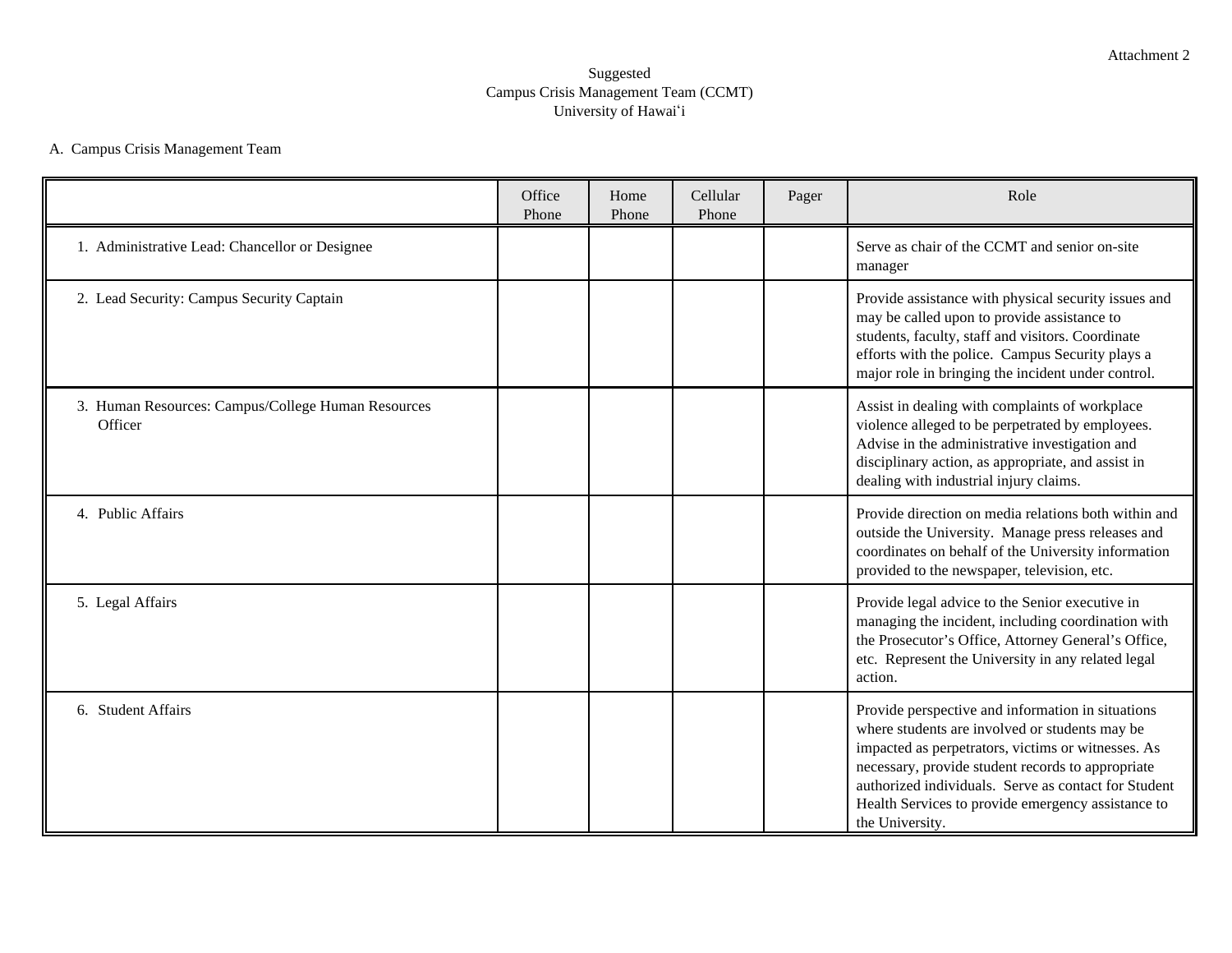## B. Checklist of Notification

| Notify                           | <b>Status</b> | Phone Number |
|----------------------------------|---------------|--------------|
| Police?                          |               | 911          |
| Campus Security?                 |               |              |
| <b>Medical Assistance?</b>       |               |              |
| <b>Chancellor Notified?</b>      |               |              |
| President Notified?              |               | 956-8207     |
| Public Affairs?                  |               | 956-6106     |
| Injured Party's Spouse/Family?   |               |              |
| Legal Affairs?                   |               | 956-9901     |
| Red Cross/Counseling Assistance? |               |              |

C. Other resources to contact for on-going or post-incident debriefing?

| Name | Office Phone | Home Phone | <b>Cellular Phone</b> | Pager |
|------|--------------|------------|-----------------------|-------|
|      |              |            |                       |       |
|      |              |            |                       |       |
|      |              |            |                       |       |
|      |              |            |                       |       |
|      |              |            |                       |       |
|      |              |            |                       |       |
|      |              |            |                       |       |
|      |              |            |                       |       |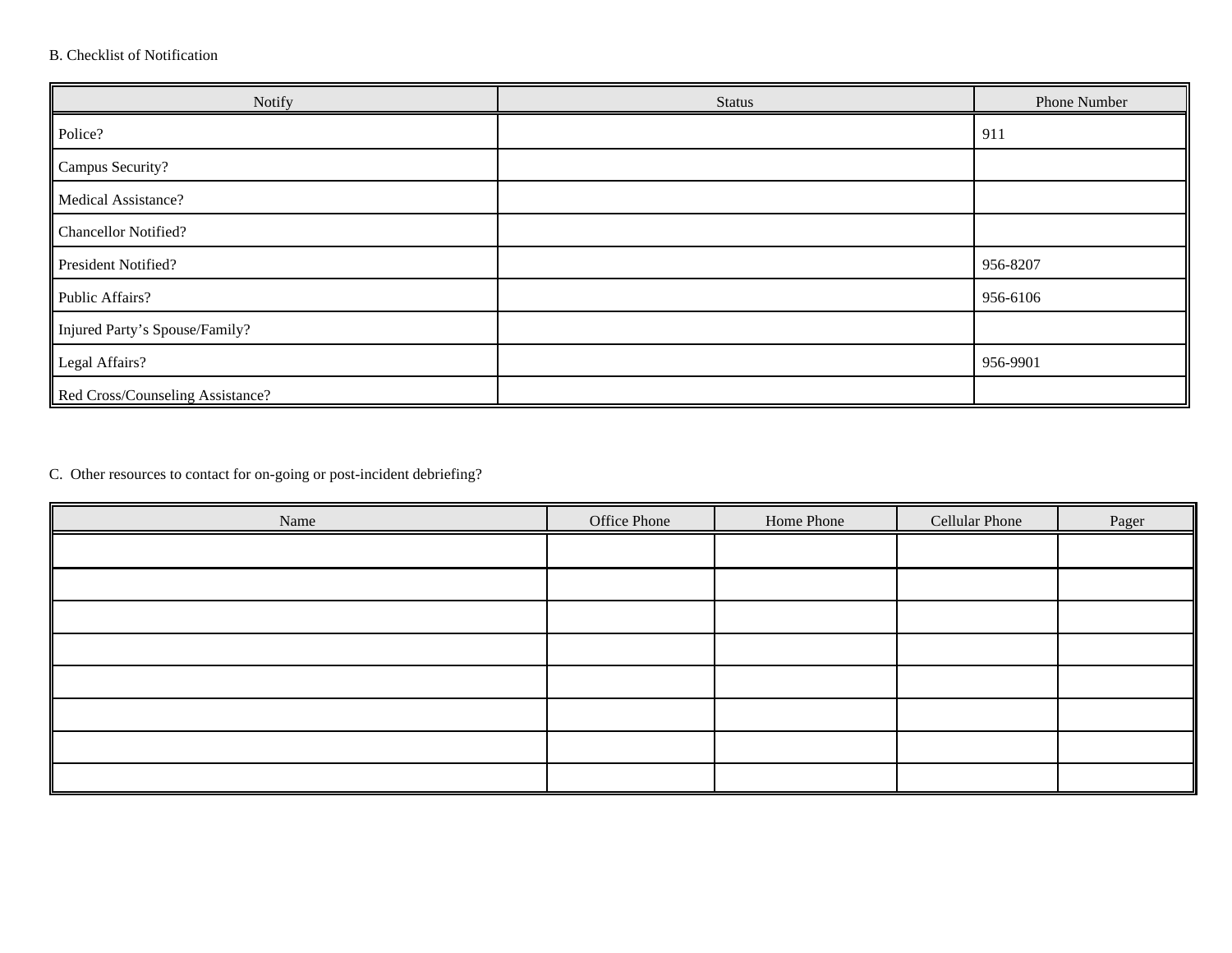## Attachment 3

## SUGGESTED INCIDENT REPORT

- 1. Describe Incident:
- 2. Date: Time:

Location:

3. Describe Main Issue:

Who:

What:

Where:

When:

How:

Unknowns:

- 4. Witnesses and/or other persons who may have pertinent knowledge:
- 5. Identify who is affected:

Internal:

External:

- 6. Who was informed/who needs to know (see flow chart on suggested information tree in Administrative Procedures):
- 7. Immediate Actions taken: